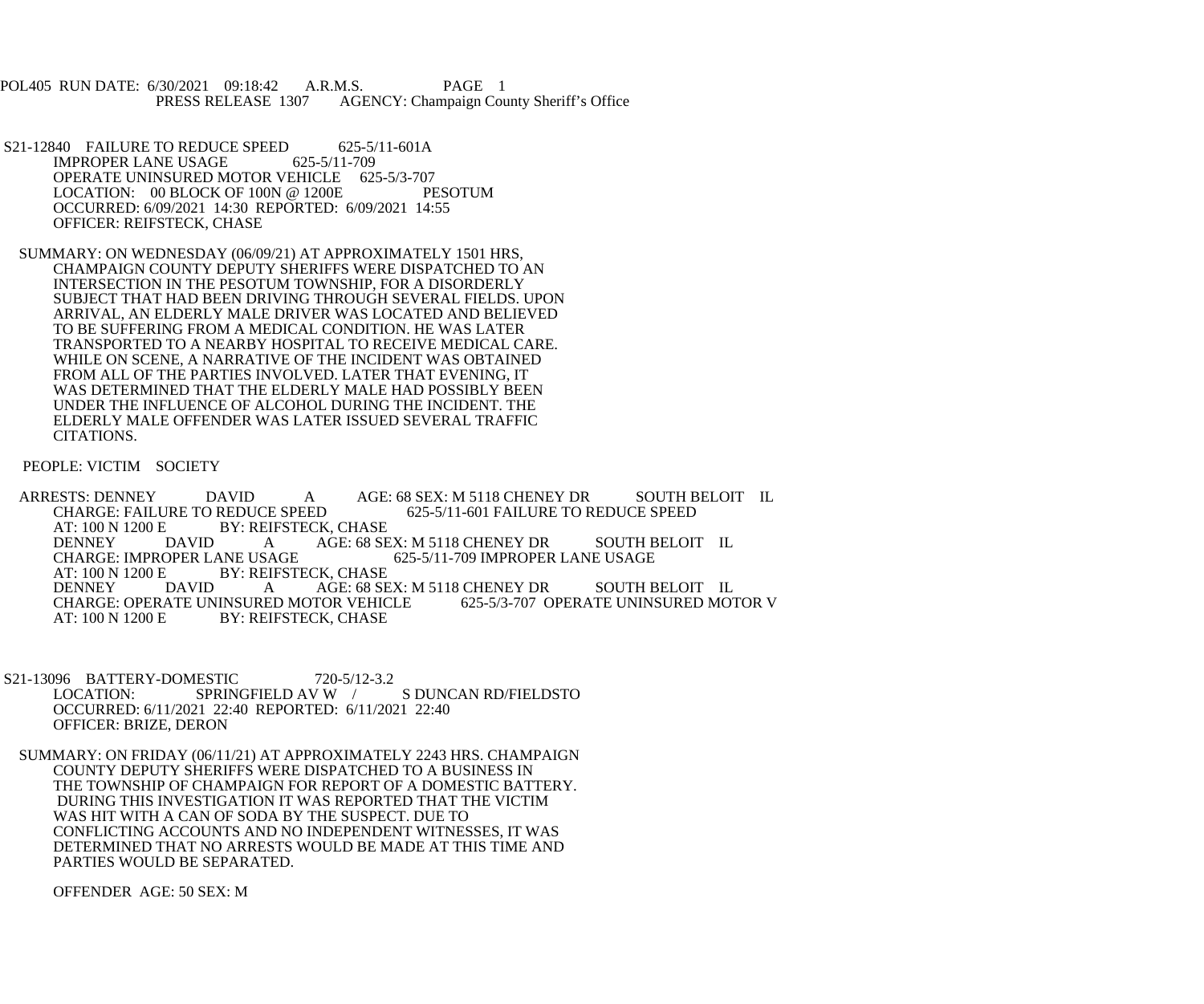POL405 RUN DATE: 6/30/2021 09:18:42 A.R.M.S. PAGE 2<br>PRESS RELEASE 1307 AGENCY: Champaign Cou AGENCY: Champaign County Sheriff's Office VICTIM AGE: 45 SEX: F URBANA IL

S21-13755 ASSIST FIRE DEPT<br>LOCATION: DAVID ST S LOCATION: DAVID ST S / W BYRON ST, E BYRON OCCURRED: 6/19/2021 3:02 REPORTED: 6/19/2021 3:03 OFFICER: BEARCE, JAROD

 SUMMARY: ON SATURDAY, 06/19/2021, AT APPROXIMATELY 0302 HRS. CCSO WAS DISPATCHED TO ASSIST WITH A FIRE AT BUILDINGS IN THE BUSINESS DISTRICT OF SIDNEY. UPON ARRIVAL CCSO SPOKE WITH SEVERAL INDIVIDUALS ON SCENE. TWO SUBJECTS WERE IN THE BUILDING AT THE TIME OF THE FIRE, ONE WAS TRANSPORTED WITH NON-LIFE THREATENING INJURIES TO CARLE ER. THE SCENE WAS SECURED BY EMERGENCY FIRE RESPONDERS PENDING AN INVESTIGATION BY THE STATE FIRE MARSHALL.

PEOPLE: VICTIM AGE: 44 SEX: F MORRIS IL<br>VICTIM AGE: 44 SEX: M SIDNEY IL VICTIM AGE: 44 SEX: M SIDNEY OFFENDER AGE: 00 SEX: U RACE: U HEIGHT: 000 WEIGHT: 000 HAIR: EYES:

S21-13780 ASSIST FIRE DEPT<br>LOCATION: 3100N

LOCATION: 3100N / 2500E/2600E OCCURRED: 6/19/2021 13:04 REPORTED: 6/19/2021 13:06 OFFICER: FERRIMAN, RICHARD

 SUMMARY: DISPATCHED TO ASSIST FIRE WITH BARN ON FIRE. UPON ARRIVAL THE BUILDING WAS FULLY INGULFED IN FLAMES. FARMER ADVISED THERE WERE SEVERAL TRACTORS AND FARM EQUIPMENT IN THE BUILDING. HE ADVISED ONE TRACTOR WAS ON A TRICKLE CHARGER BECAUSE OF BATTERY ISSUES. FARMER ESTIMATED THE DAMAGES TO BE OVER \$500,000. FIRE COMMAND ON SCENE DID NOT BELIEVE THE FIRE WAS SUSPICIOUS.

PROPERTY: BURNED 1 MOTOR VEHICLE-TRACTOR

- BURNED 1 FARM EQUIPMENT
- BURNED 1 BUILDING-STRUCTURE
- BURNED 1 MOTOR VEHICLE-TRACTOR
- BURNED 1 MOTOR VEHICLE-TRACTOR
- BURNED 1 MOTOR VEHICLE-TRACTOR
- BURNED 1 FARM EQUIPMENT

 OFFENDER SEX: RACE: HEIGHT: 000 WEIGHT: 000 HAIR: EYES: VICTIM AGE: 77 SEX: M PENFIELD IL

 S21-13846 WARRANT-IN STATE LOCATION: GURTH DR / RICHARD DR/PERKINS R OCCURRED: 6/20/2021 9:20 REPORTED: 6/20/2021 9:20 OFFICER: FERRIMAN, RICHARD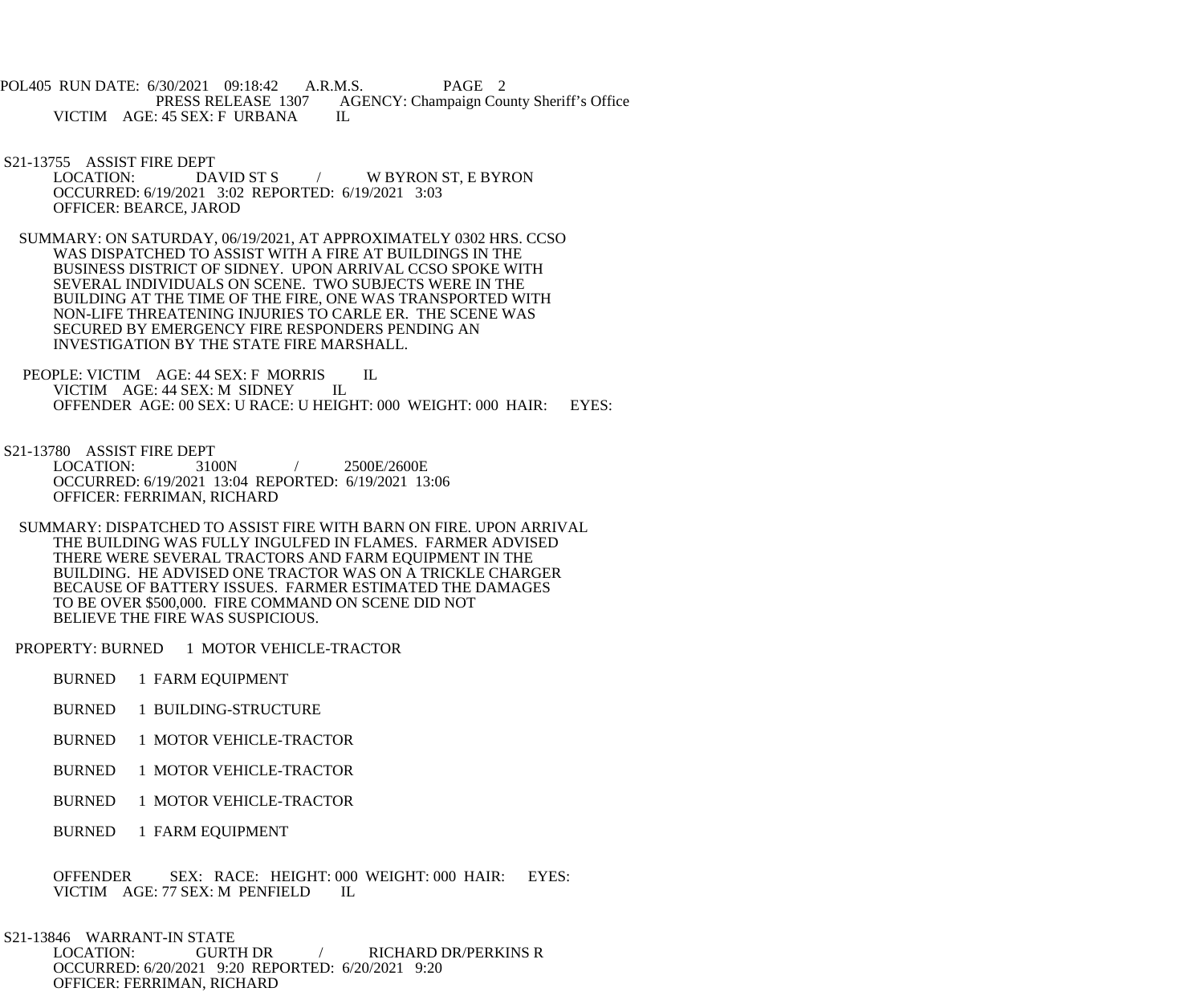POL405 RUN DATE: 6/30/2021 09:18:42 A.R.M.S. PAGE 3<br>PRESS RELEASE 1307 AGENCY: Champaign Cou AGENCY: Champaign County Sheriff's Office

 SUMMARY: DEPUTIES WERE CALLED FOR AN UNKNOWN PROBLEM. ONCE ARRIVED WE LEARNED IT WAS VERBAL DOMESTIC. THE SUSPECT WAS RAN THROUGH LEADS AND WE LEARNED SHE HAD A WARRANT FOR HER ARREST OUT OF FORD COUNTY. SHE WAS ARRESTED AND TRANSPORTED TO FORD COUNTY.

PEOPLE: VICTIM SOCIETY-WARRANTS/RECOVERED PROPERTY

ARRESTS: BURDEN SUSAN E AGE: 52 SEX: F 38 GURTH URBANA IL CHARGE: WARRANT-IN STATE CHARGE: WARRANT-IN STATE WARRANT WARRANT-IN STATE BY: FERRIMAN, RICHARD

S21-13858 BATTERY-DOMESTIC 720-5/12-3.2<br>LOCATION: 3000N / 2100E/2000E LOCATION: OCCURRED: 6/20/2021 13:30 REPORTED: 6/20/2021 13:33 OFFICER: FERRIMAN, RICHARD

 SUMMARY: DEPUTIES WERE CALLED FOR A REPORT OF A DOMESTIC SITUATION. BOTH PARTIES INVOLVED WERE SPOKEN TO AND BOTH DENIED TRYING TO PHYSICALLY HARM THE OTHER. THIS ARGUMENT WAS OVER CHILD CUSTODY. BOTH PARTIES WERE ADVISED THIS INCIDENT WOULD BE DOCUMENTED.

 OFFENDER AGE: 23 SEX: M OFFENDER AGE: 24 SEX: F VICTIM AGE: 23 SEX: M RANTOUL IL<br>VICTIM AGE: 24 SEX: F RANTOUL IL VICTIM AGE: 24 SEX: F RANTOUL

 S21-13904 METHAMPHETAMINE-POSSESSION 720-646/60 DRUG EQUIPMENT-POSSESSION 720-600/3.5 WARRANT-IN STATE NO FRONT PLATE 625-5/3-413A CANINE SEARCH VEHICLE LOCATION: CUNNINGHAM AV / @ I74 W T US 45 RAMP OCCURRED: 6/21/2021 1:21 REPORTED: 6/21/2021 1:21 OFFICER: CHRISTENSEN, CORY

 SUMMARY: TRAFFIC STOP INITIATED PURSUANT TO AN IVC VIOLATION IN URBANA IL. CCSO NARCOTIC DETECTION CANINE ALERTED TO THE PRESENCE OF NARCOTICS DURING AN OPEN-AIR EXTERIOR SCREEN OF THE VEHICLE. A METH PIPE CONTAINING SUSPECTED METH WAS LOCATED ON THE DRIVER'S PERSON. THE PASSENGER HAD AN ACTIVE CHAMPAIGN CO. FTA TRAFFIC WARRANT. THE PASSENGER WAS ISSUED A STATE NTA IN REGARD TO THE WARRANT AND BOTH OCCUPANTS WERE RELEASED FROM THE SCENE.

 PEOPLE: VICTIM SOCIETY OFFENDER AGE: 26 SEX: M OFFENDER AGE: 25 SEX: M

ARRESTS: KELLER MICHAEL G AGE: 26 SEX: M 169 E CR 2500 N MAHOMET IL CHARGE: WARRANT-IN STATE WARRANT WARRANT-IN STATE AT: I74 ON RAMP/CUNNINGHAM AV BY: CHRISTENSEN, CORY